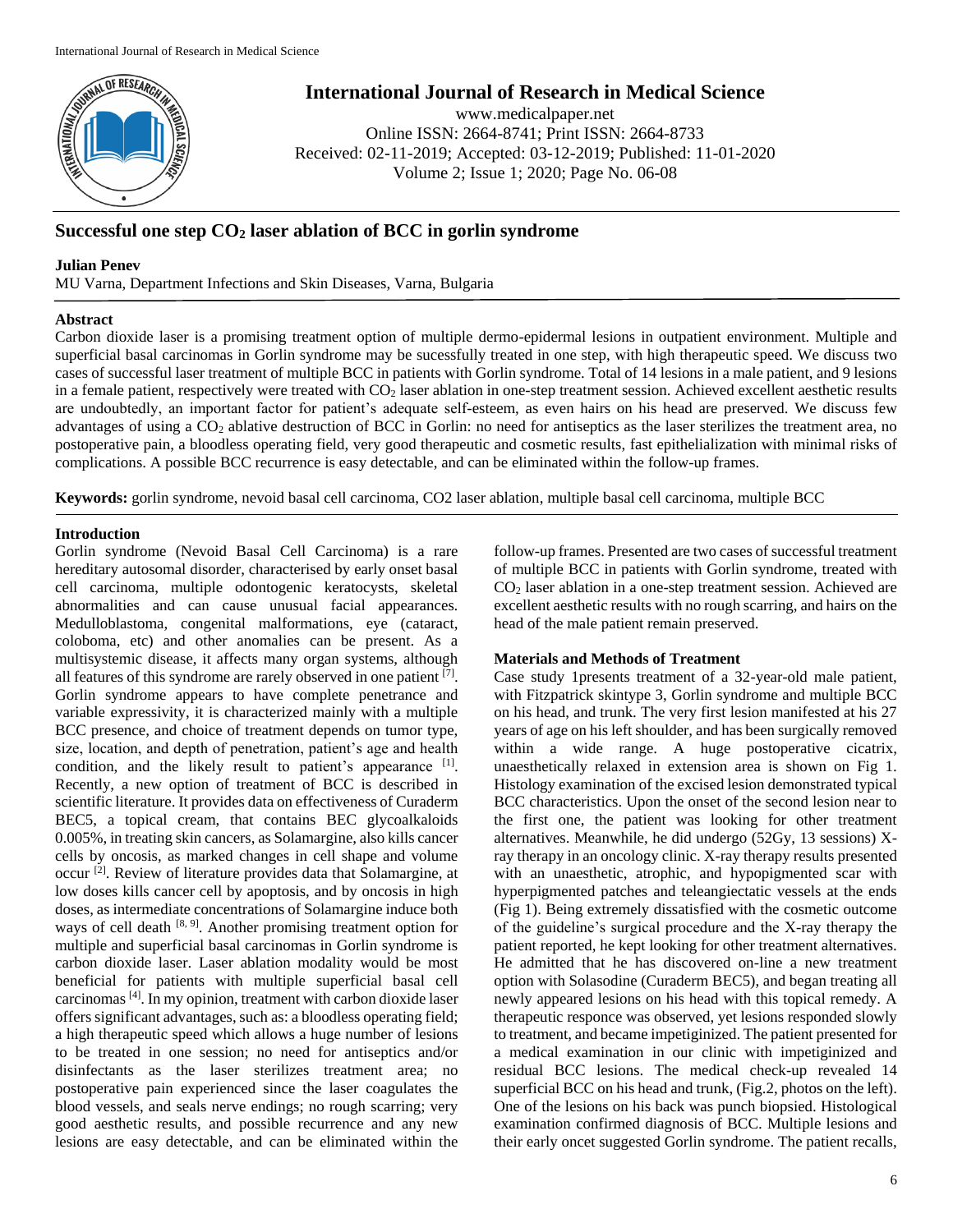an odontogenic cyct was surgically removed in his adolescence years. He did admit his passion for sun bathing as in his words "...I am there where the sun is..." He reported, he has repeatedly visited the emblematic Caribbean, Bahamas, Singapore, and Canary Islands beaches. His solar skin damage is very evident, with plenty of pigmented spots, and solar lentigenes on his trunk. All 14 lesions were treated in one session, and a lesion located on the capillicium was later revised (re-treated) within the 2-months obligatory post treatment follow-up. Ablated at the same time were also lentigenes, as facultative precanceroses for easy detection of any newly emerged lesions (Fig. 2, photos on the right side). All 14 lesions were  $CO<sub>2</sub>$  laser ablated with power density of 500-800W/cm<sup>2</sup> .The patient was informed about the need of timely removal of newly appeared lesions and regular follow-ups since in Gorlin syndrom the presence of new lesions is highly expected. Elimination of newly appeared lesions is easy when they are still small in size, and provided that patient is properly informed.

The second described successful treatment of BCC in Gorlin presents a 62 years old female patient with 9 superficial BCC lesions. This patient first appeared in our outpatient practice in 2014. She was then 57 years of age. During the medical examination performed in 2014 total of 9 basal cell carcinoma with a clinical picture of Gorlyn syndrome were found - 4 lesions on her back,1 under her left breast, 1 on the right axilla, 2 on the left lower eyelid, and 1 on her right upper eyelid (Fig. 3, left side photos). Lesions are superficial and relatively slow growing. The one on the upper eyelid (that has appeared first ) was the most advanced. The patient reported that she was offered an operative intervention on the upper right eyelid, in an oncology clinic. However, after the expected cosmetic defect was explained to her, she refused undergoing surgery. We offered her a treatment with  $CO<sub>2</sub>$  laser ablation on which she agreed. All 9 lesions were  $CO<sub>2</sub>$  laser ablated with power density of 500-800W/cm<sup>2</sup> (Fig.3, right side photos). After the successful laser therapy the patient is being kept under review, and strict follow-ups for 5 years. During this whole period, a recurrence on her right eyelid occurred, and was eliminated with laser ablation. The patient is thoroughly informed on using a strict photo-protection, and about a high probability of new lesion appearance, and when it happens, she is instructed to present without hesitation for removal of the new lesion.

#### **Results and Discussion**

Scientific literature reports about successful treatment of superficial and nodular BCC using CO2 laser ablation [3]; that laser ablation modality would be most beneficial for patients with multiple superficial basal cell carcinomas [4]. It could be an alternative treatment for BCC when other treatments are not possible or available [6]. Even though surgical excision remains the treatment of choice for basal cell carcinoma, CO2 vaporization offers many advantages in treatment of BCC  $[5]$ .

In my opinion, carbon dioxide laser ablation is a promising treatment option for multiple and superficial basal carcinomas in Gorlin syndrome, as they can be sucessfully treated in one step, applying a high therapeutic speed which allows a huge number of lesions to be eliminated in one session. In past, I have been treating other BCC cases with this method. Based on my clinical experience for about 30 years in laser dermatology I argue that  $CO<sub>2</sub>$  laser ablation is appropriate for treatment of BCC in Gorlin for it is therapeutically effective and rapid, and treatment can be performed on an outpatient basis. Its effectiveness is demonstrated in both cases presented, as well as in treatment of single basiliomas, when for some reason, patients refuse surgery. It is important to add, that patients are kept under strict supervision, and informed about the necessity of timely removal of any newly appeared lesions.

It is opinion that  $CO<sub>2</sub>$  ablation is a very good alternative to surgical elimination of non-melanoma multiple skin cancers. In addition, the aesthetic result can further be refined by a subsequently performed fractional laser procedure. My opinion is, treatment of BCC with  $CO<sub>2</sub>$  laser characterizes with very precise and constricted tissue damage, and offers advantages, such as: a bloodless operating field; no need for antiseptics and/or disinfectants as the laser sterilizes treatment area; no postoperative pain experienced since the laser coagulates the blood vessels, and seals nerve endings; no rough scarring; very good aesthetic results, considering that even hair follicles can be preserved; treatment is easy to repeat if necessary - a possible recurrence and any new lesions are easy detectable, and can be eliminated within the follow-up frames.

## **Conclusions**

Results demonstrate that  $CO<sub>2</sub>$  laser ablation is a promising treatment option for removal of large, multiple and superficial basal carcinomas in Gorlin syndrome, as they can be successfully treated in one step, applying a high therapeutic speed, with precise and restricted tissue damage, with highly aesthetic results to patient appearance, and hence to patient overall self-esteem, and well-being, respectively.



**Fig 1:** Two unaesthetic scars from surgical excision and X-ray therapy on patient's left shoulder.